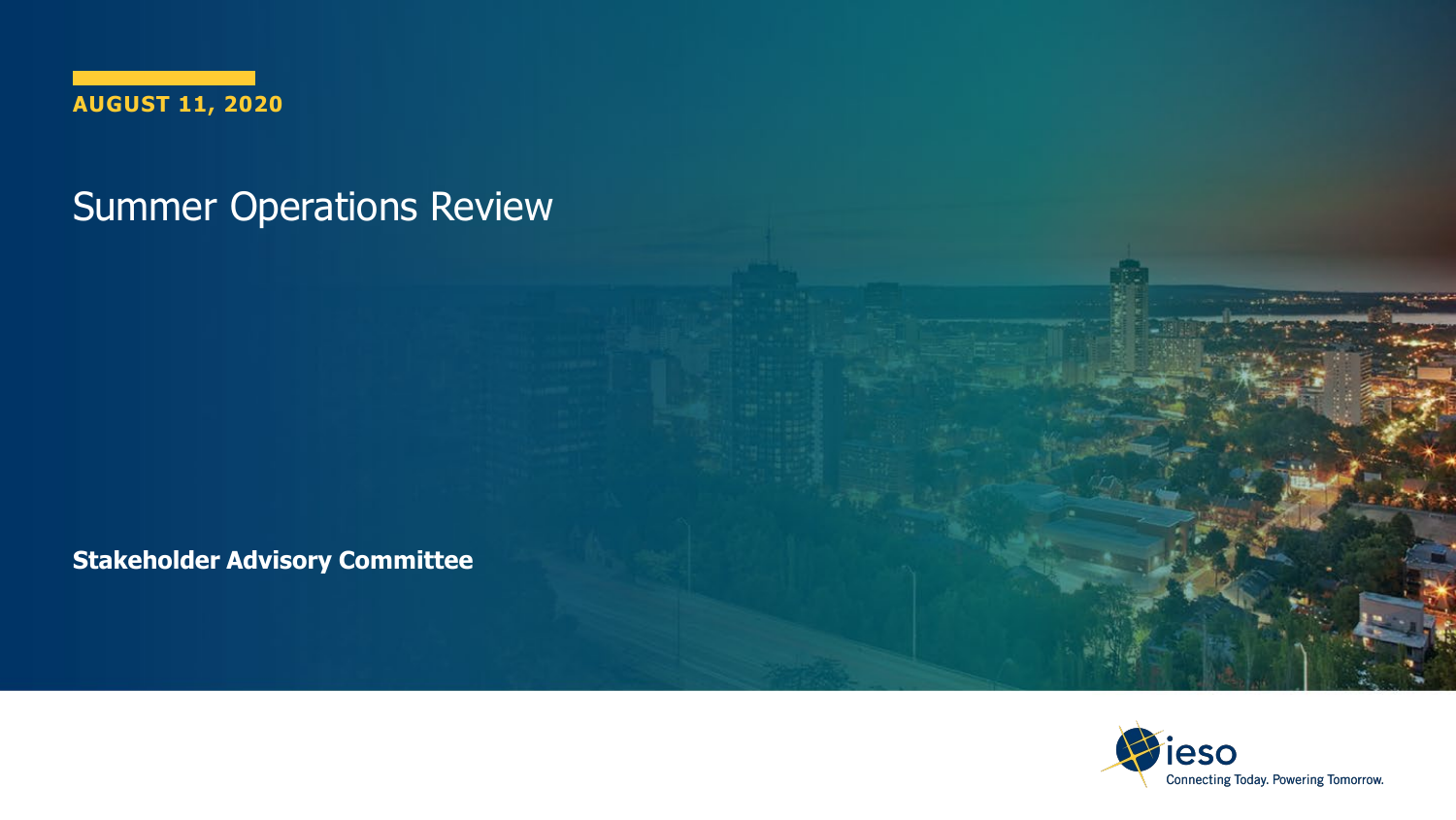

- Ontario experienced its first heat wave of the summer at the beginning of July, with peak of 24,446 MW on July 9
- Coordination and preparation with market participants, ensured that, while the system was strained, the majority of resources performed well to meet peak demands
- IESO continues to monitor risks to grid operations as a result of COVID-19

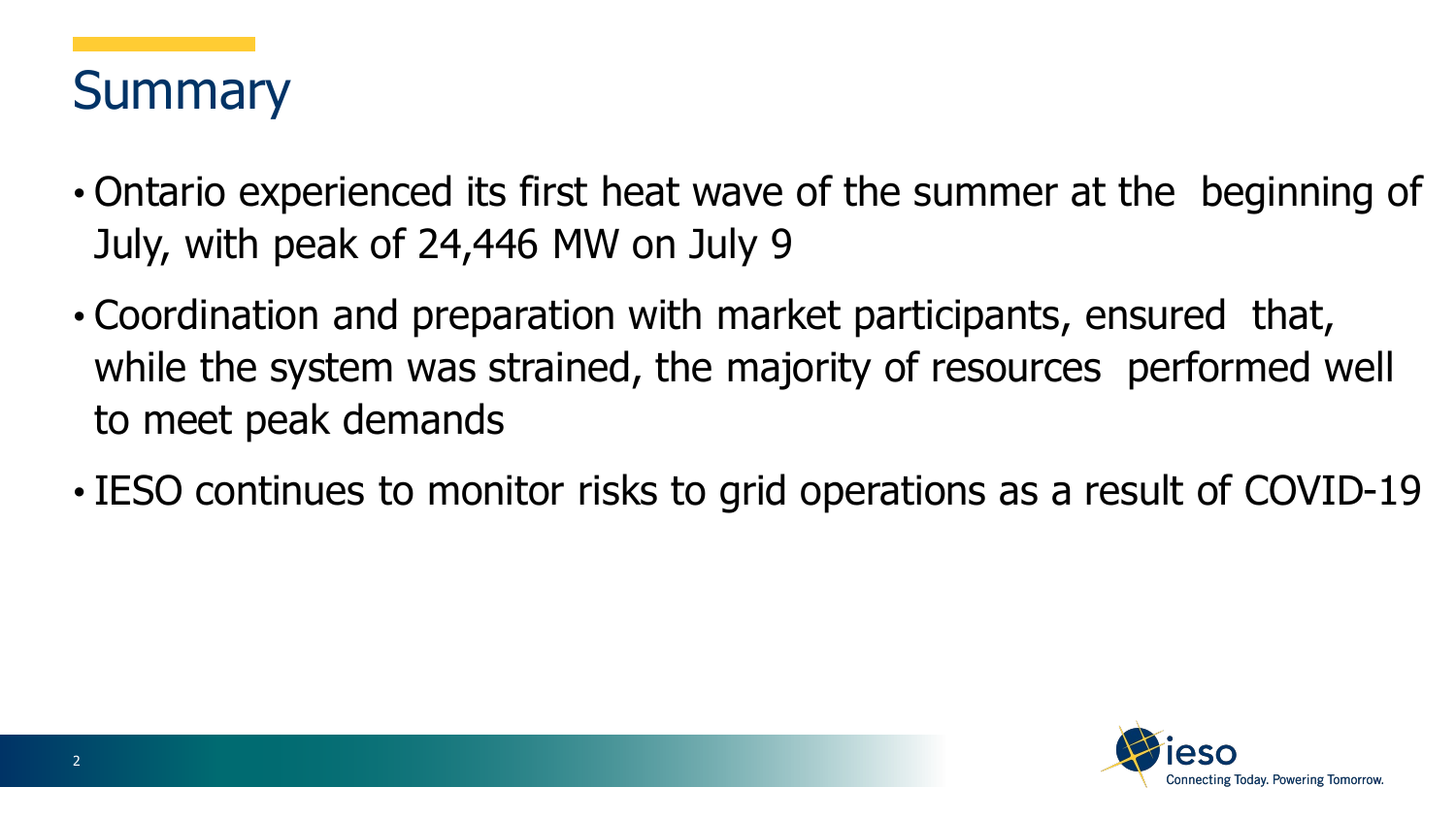# Summary (continued)

• Potential supply risks in summer 2020 and summer 2021 expected to be mitigated by outage rescheduling.

The IESO continues to monitor the situation and will provide updated assessments when more information becomes available.

• Ontario's electricity system is well-positioned for the next 18 months and expected to be adequate under both the normal weather and extreme weather scenarios.

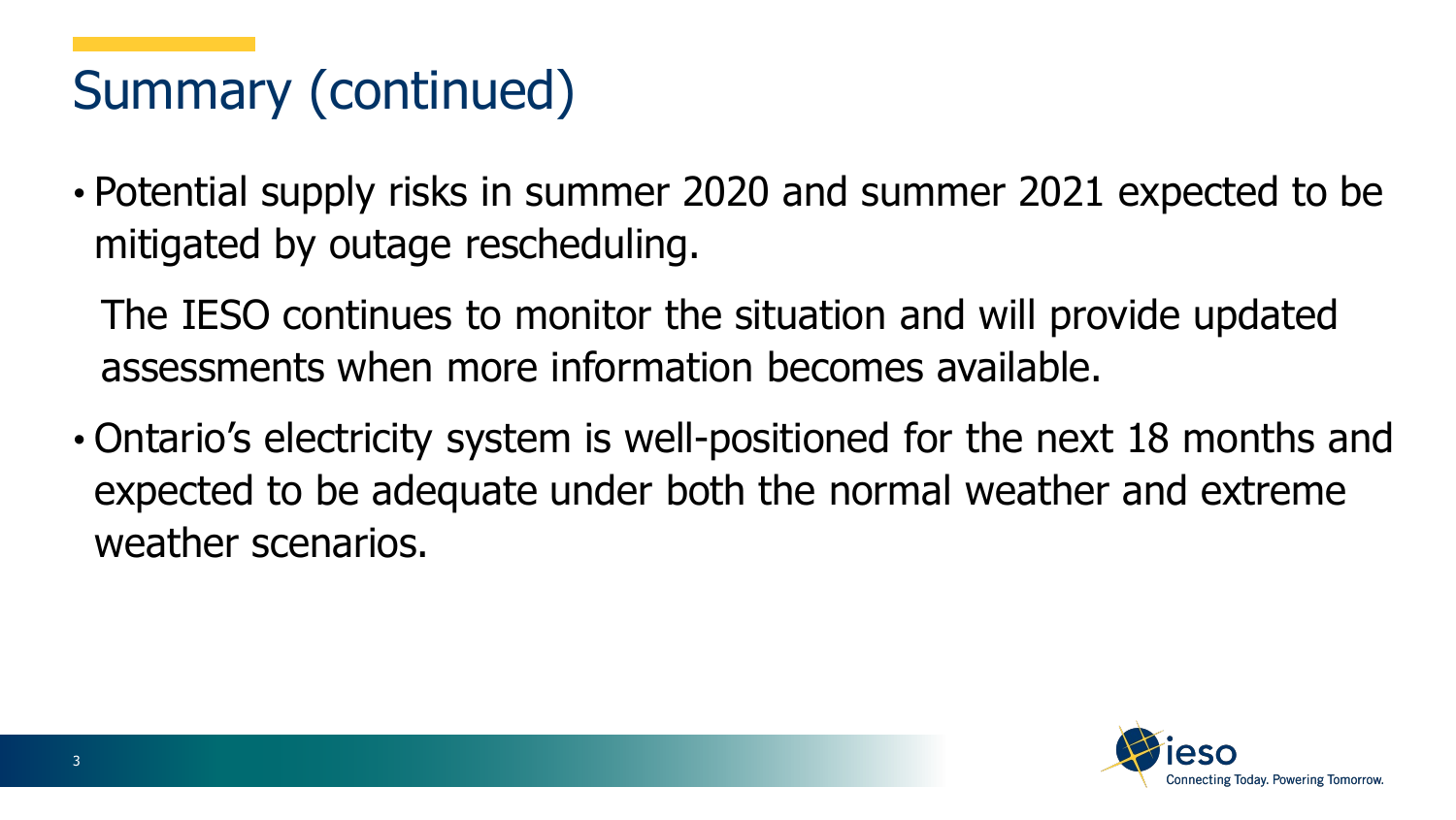#### Evolving Demand Outlook

• As the actions to mitigate the spread of COVID-19 evolve and impact demand, the IESO continues to update its summer 2020 forecast

| <b>Battery</b>                     | Spring 2020<br>Reliability<br><b>Outlook</b> | <b>Interim</b><br><b>Reliability</b><br><b>Outlook</b> | <b>Summer</b><br>2020<br><b>Reliability</b><br>Outlook | <b>Adequacy</b><br>Report (today's<br>forecast $+34$<br>days) |
|------------------------------------|----------------------------------------------|--------------------------------------------------------|--------------------------------------------------------|---------------------------------------------------------------|
| Summer 2020<br>Normal Peak         | 22,195 MW                                    | 20,722 MW                                              | 23,602 MW                                              | N/A                                                           |
| Summer 2020<br><b>Extreme Peak</b> | 24,584 MW                                    | 22,364 MW                                              | 24,731 MW                                              | 25,640 MW                                                     |

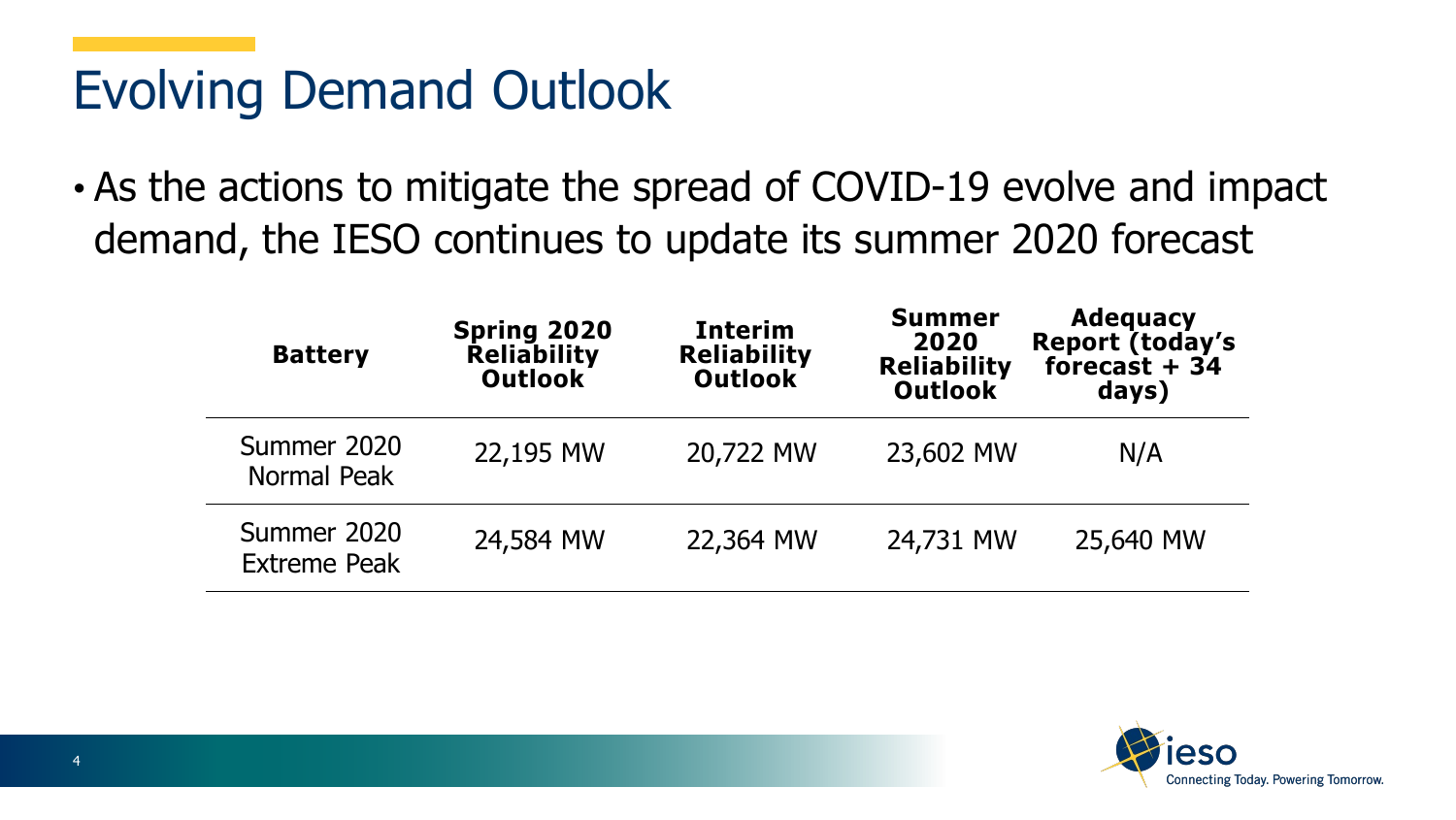# Evolving Demand Outlook (continued)

- 2020 Reliability Outlook
	- Varying impact on system demand (up to 1600 MW) depending on numerous factors

\* Spring Reliability Outlook was released March 26, 2020 Interim Reliability Outlook was released May 20, 2020 Summer Reliability Outlook was released June 29, 2020 The Adequacy Report was updated with new extreme peak values on July 27, 2020

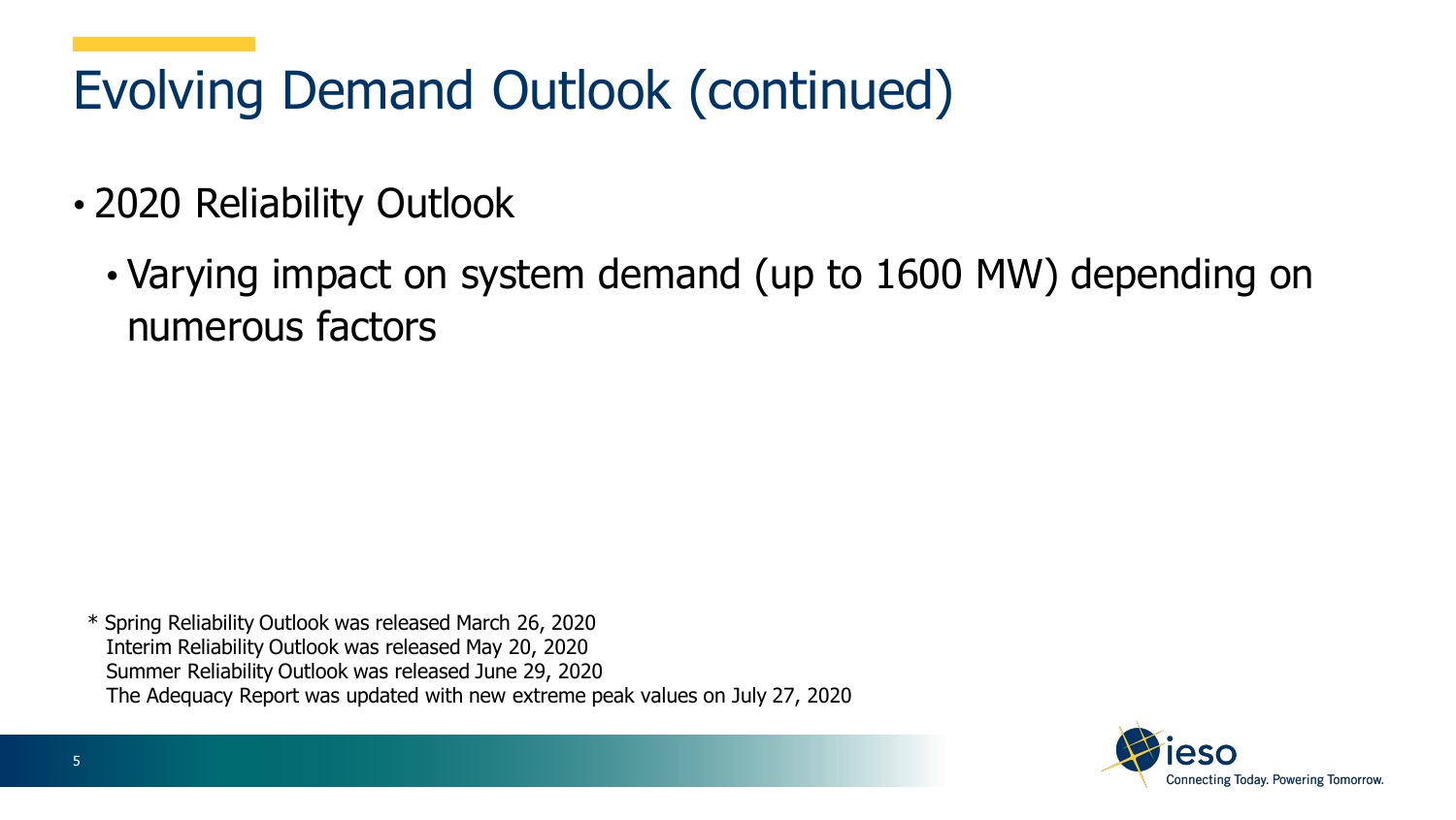#### Revised Outlook: Ontario Well-positioned for Next 18 **Months**



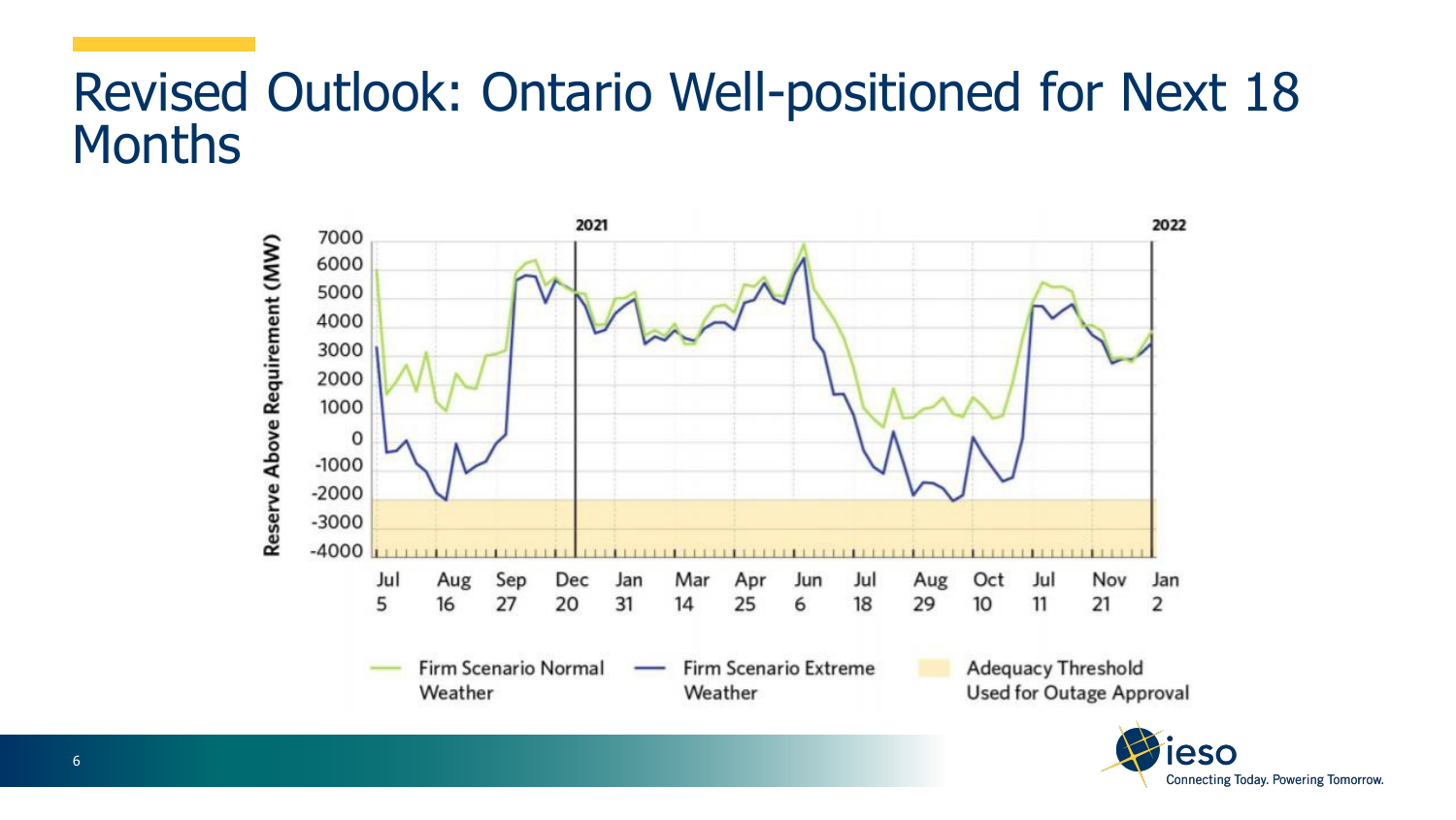#### Summer 2020: Preparations

- Implemented readiness processes/procedures with the sector by:
	- Testing generators for readiness
	- Coordinating outage plans with the transmitter, gas pipelines operators and neighbouring areas
	- Communicating with participants through ongoing engagement activities (e.g. monthly stakeholder engagement days)

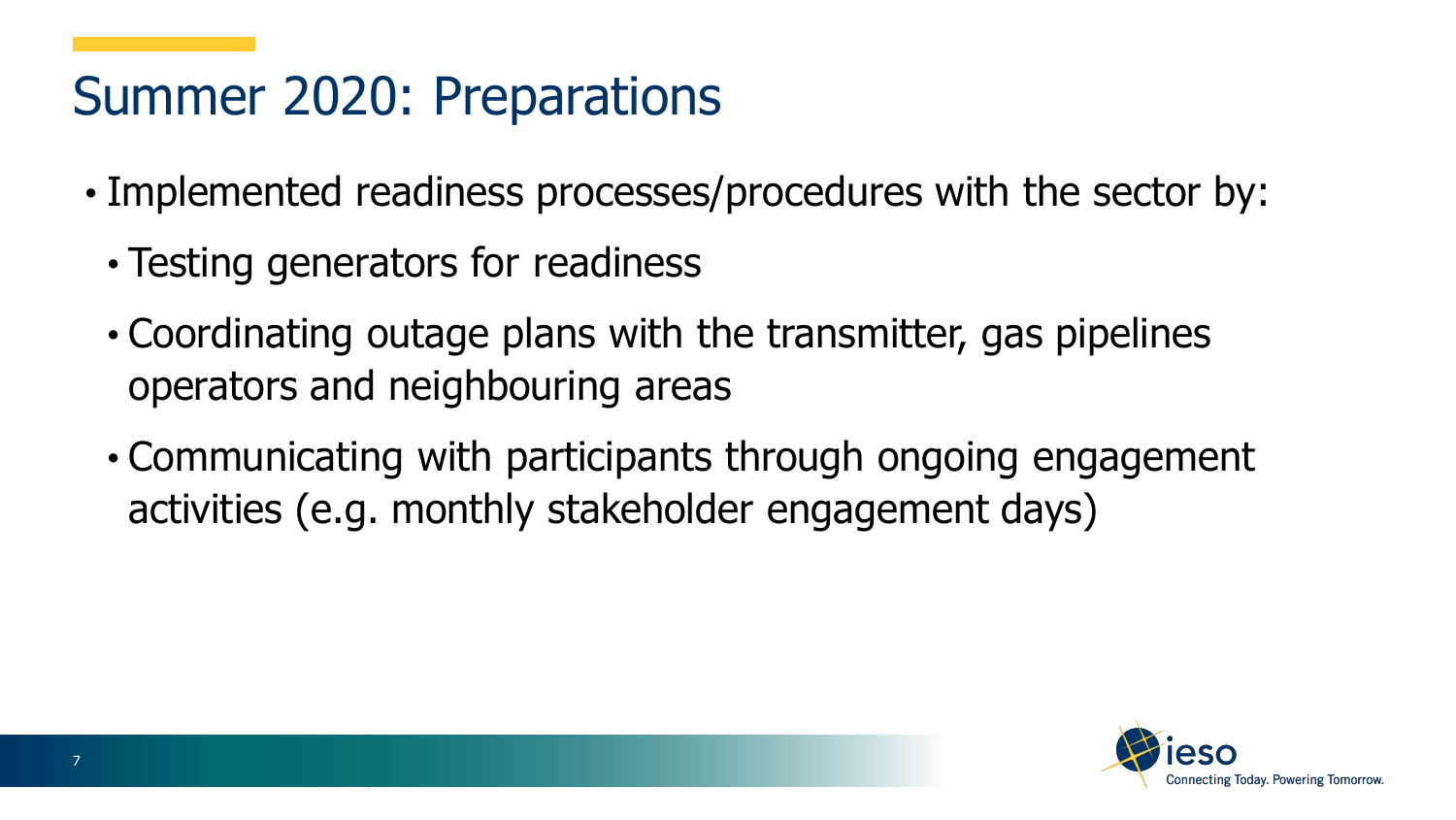## Summer 2020: Preparations (continued)

- Continued to monitor for extreme conditions and issue alerts as appropriate:
	- Risk to transmission elements from forest fires continues to be monitored strong rainfall has mitigated this risk and has led to good water-flow conditions
	- Extreme hot weather conditions currently pose the most significant challenge

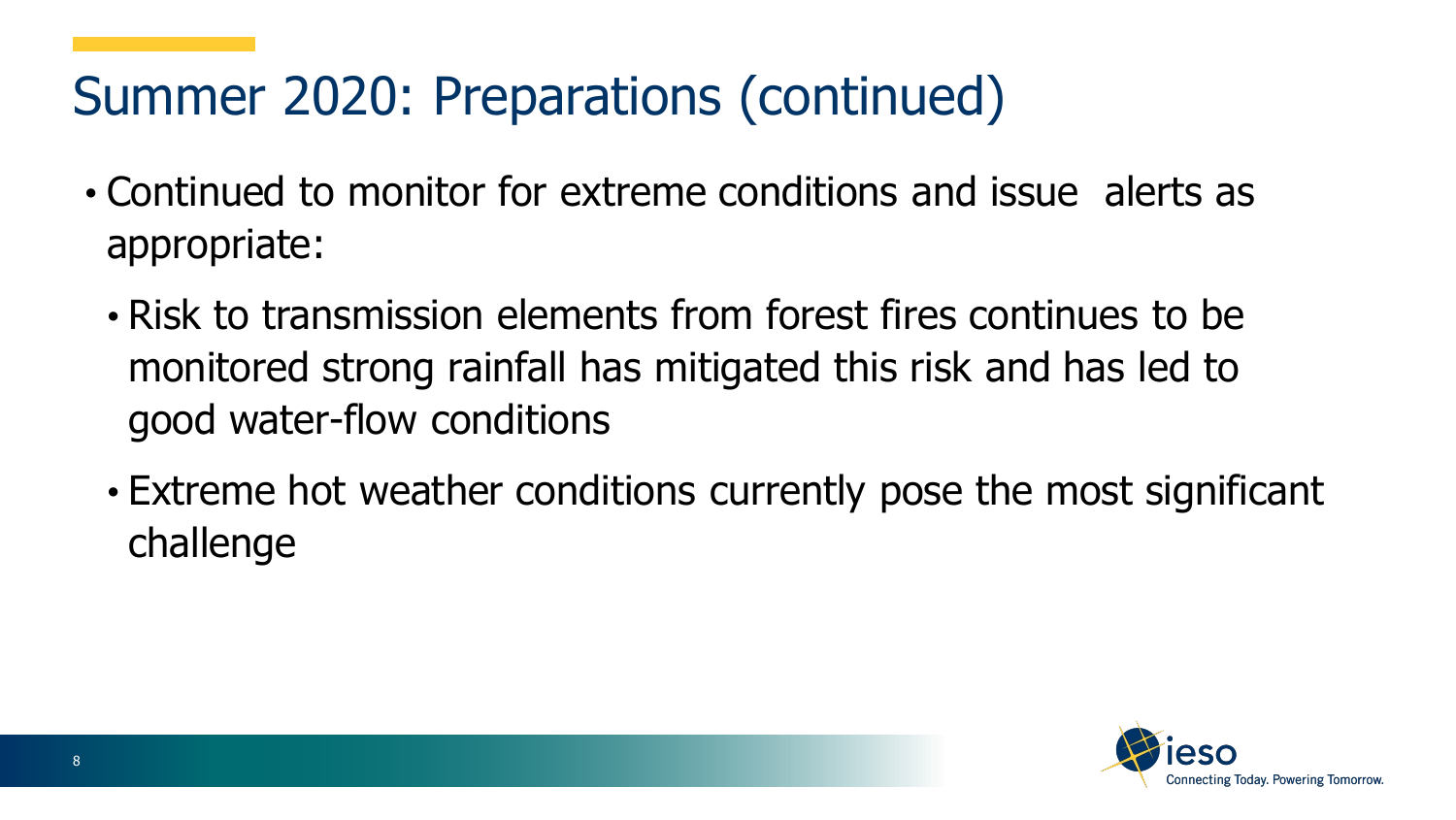### Early July Heat Wave

- Ontario experienced its first heat wave of the summer at the beginning of July, with peak of 24,446 MW on July 9
- Daily maximum temperatures were well into the 30s with some days exceeding the extreme peak temperatures forecasted in the Summer 2020 Reliability Outlook
- A heat warning was issued for Toronto by Environment Canada from July  $2 - 10$

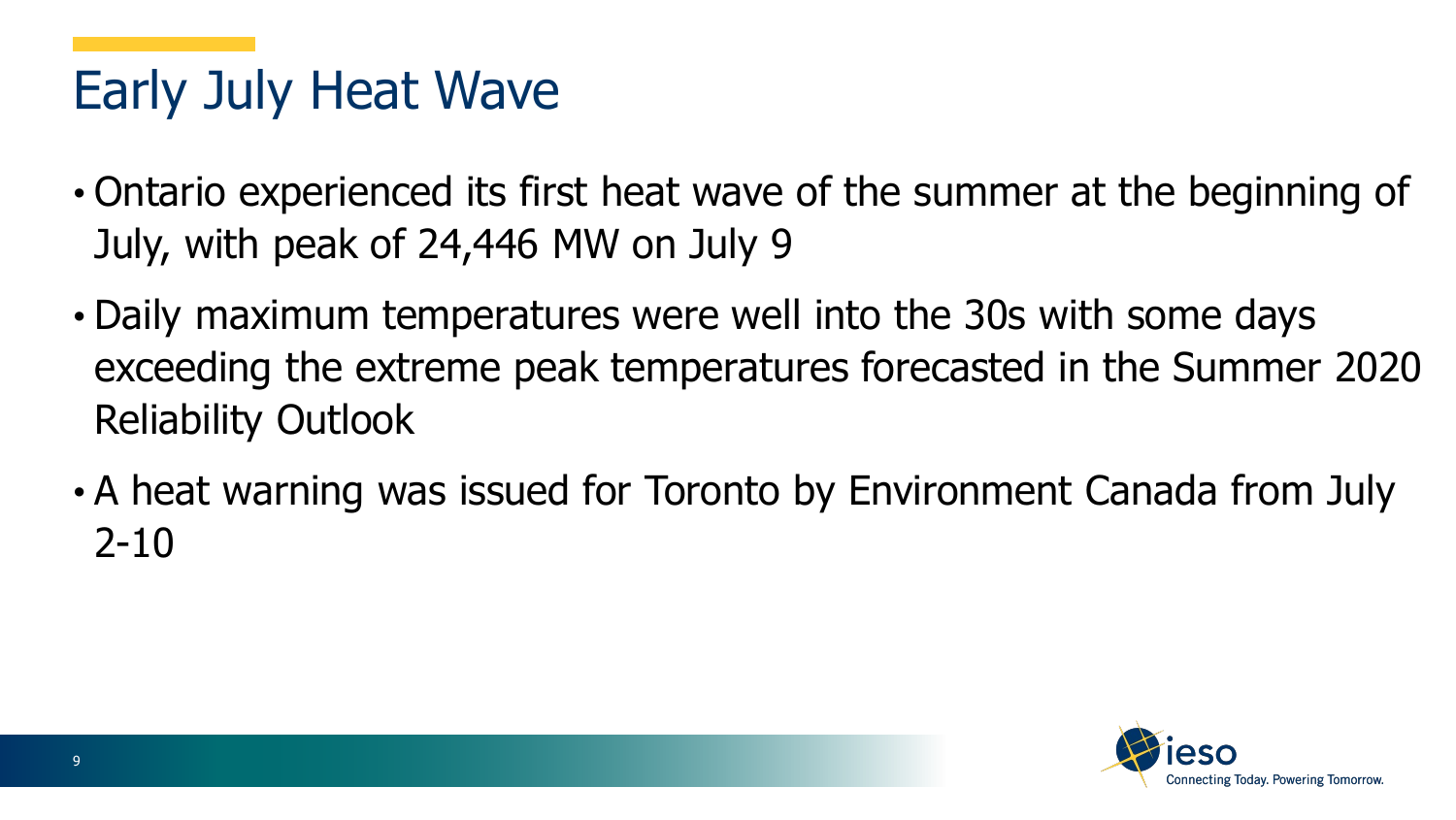#### Early July Heat Wave: Preparations

- Issued an Extreme Conditions Alert for July 8 to 10 and increased Operating Reserve requirements based on system conditions
- Worked with transmitters to bring equipment back ahead of schedule and defer outages
- Collaborated with generator fleet to get up-to-date information on availability and any limitations
- Conducted system studies to enhance power flows on the transmission system as much as possible

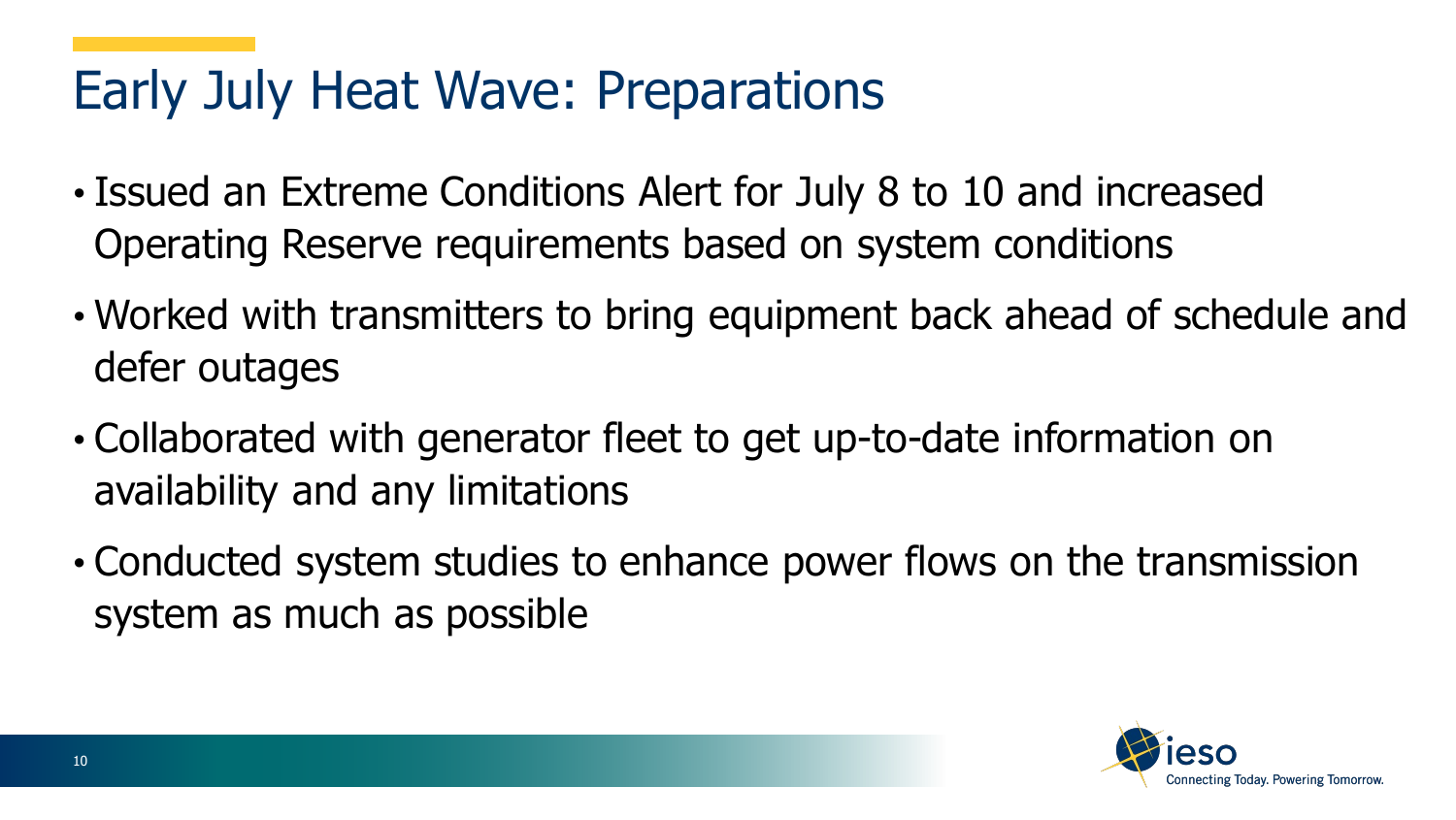# Early July Heat Wave: Preparations (continued)

• Coordinated with neighbouring areas on interties capability and available support

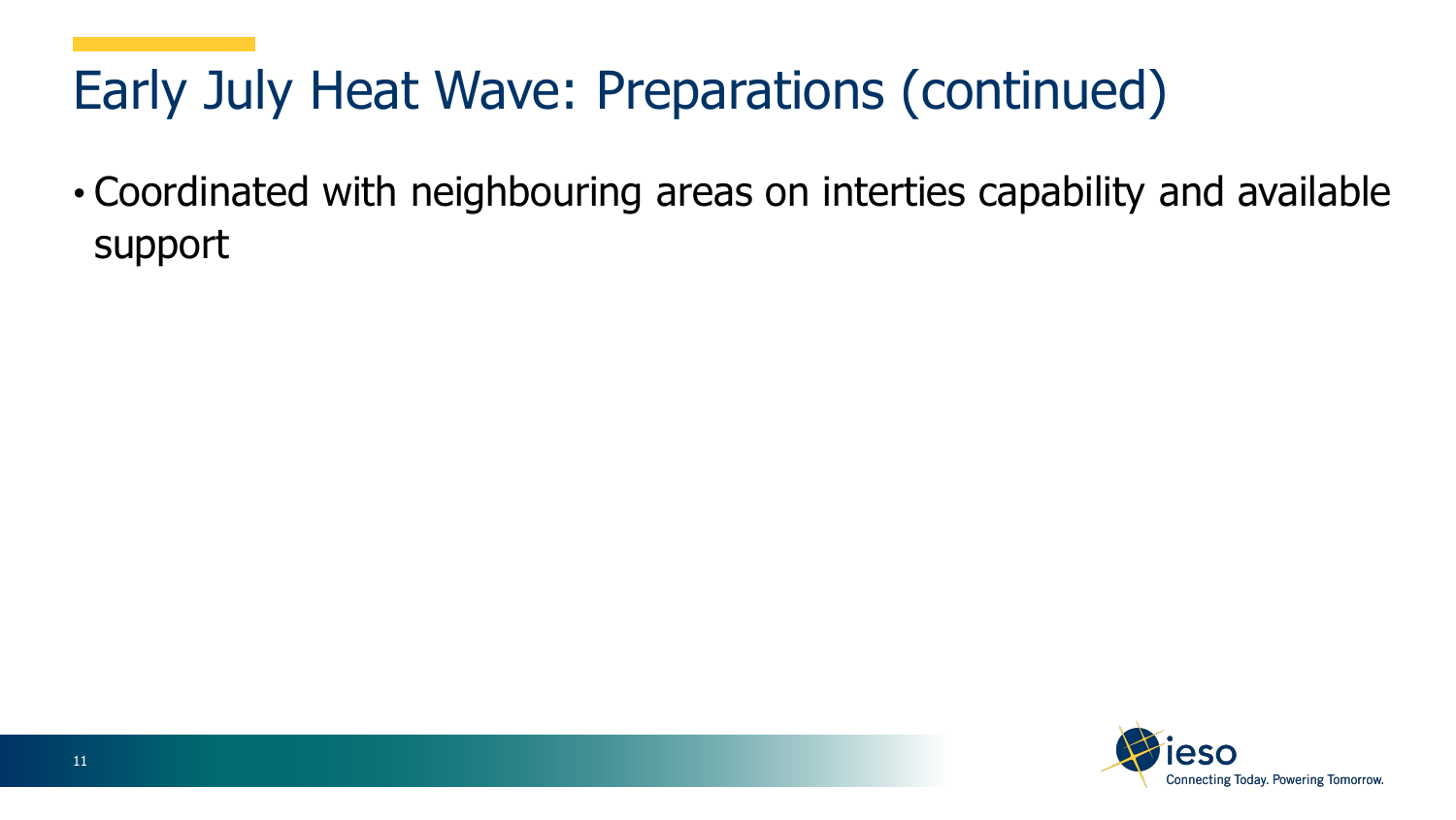#### Early July Heat Wave: Operations

- While the system was strained, the majority of resources performed well to meet peak demands
	- Some gas units experienced operating challenges that resulted in significant reductions in their capacity being unavailable over peak on July 8th
- Issued a NERC Energy Emergency Alert level 1 and Extreme Conditions Alert on July 8, 9 and 10
	- Emergency Alert level 1 indicates that all available resources are in use or expected to be in use

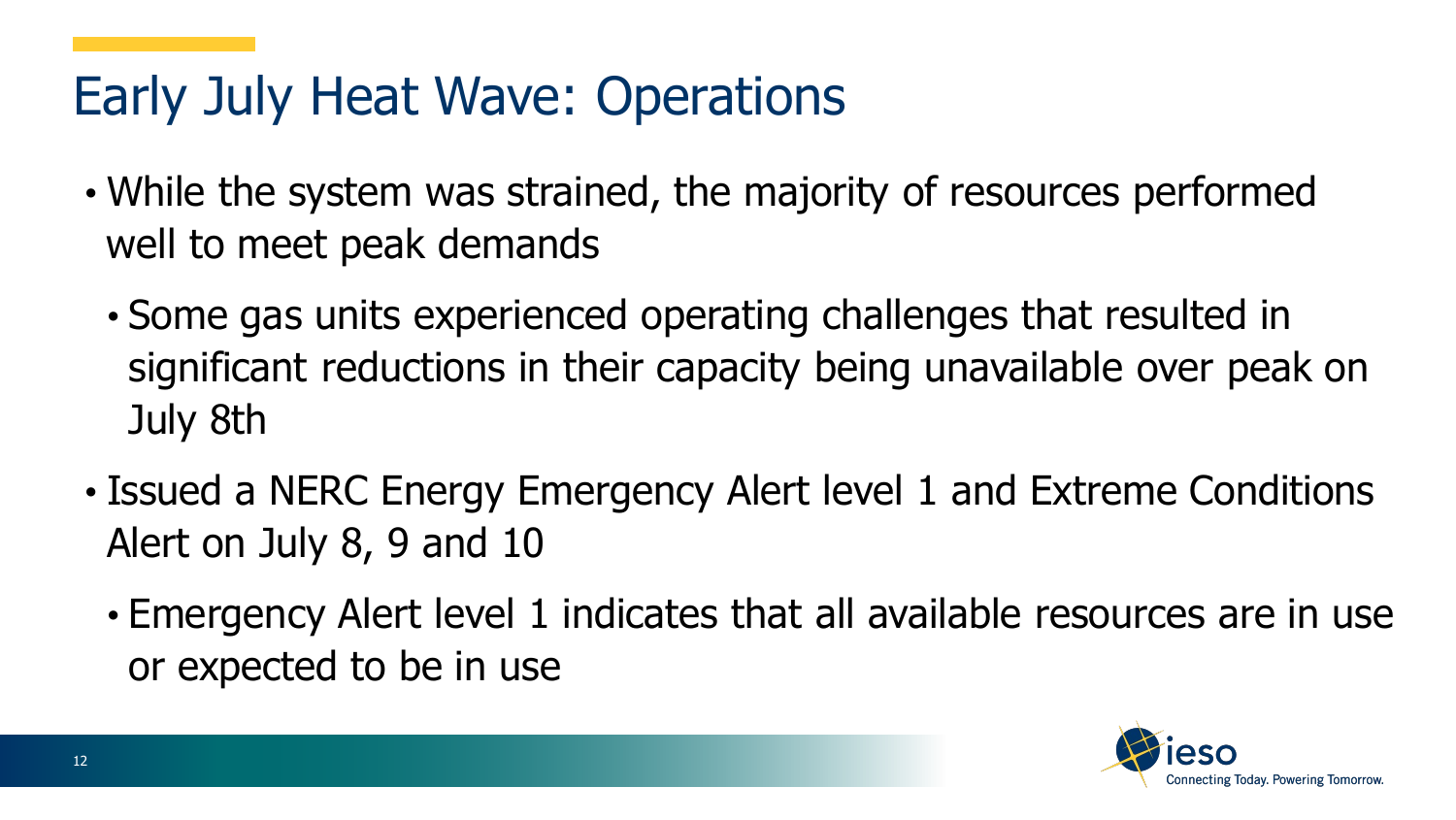#### Early July Heat Wave: Operations (continued)

- Extreme Conditions Alert advising additional generation may be committed and planned outages may be revoked/rejected
- Ontario was a net importer over the peak hours during the heat wave
	- Michigan and Minnesota were also experiencing tight supply conditions
- Increased Operating Reserve requirements as a result of increased imports from Quebec and increased hydroelectric generation in Northern Ontario
	- Activated hourly demand response on July 9 ( $\sim$  600MW) and July 10  $(\sim$ 500MW)

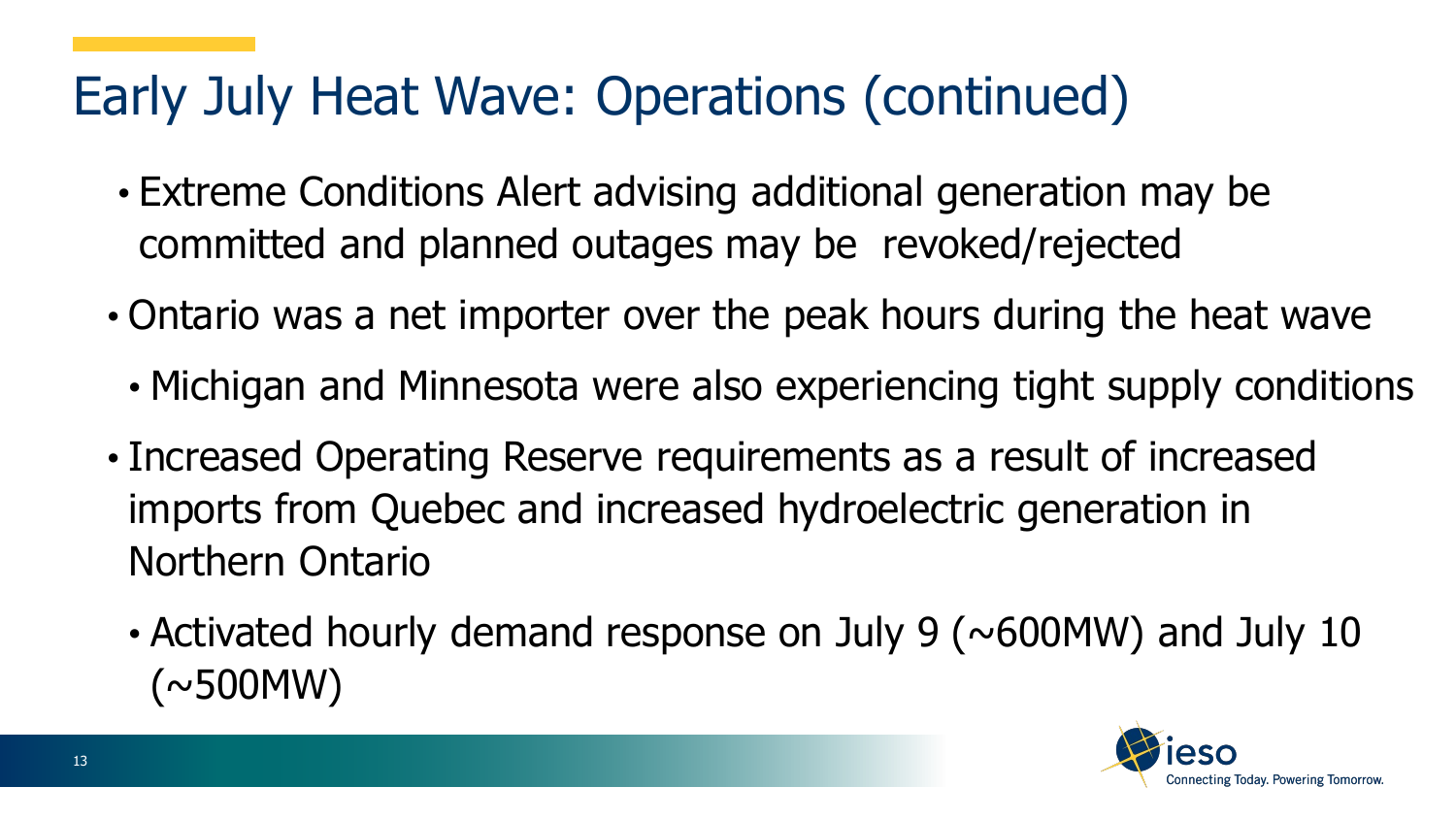## System Demand Week of July 6

#### **Demand Response During July 2020 Heatwave**





Note: Preliminary demand response data.